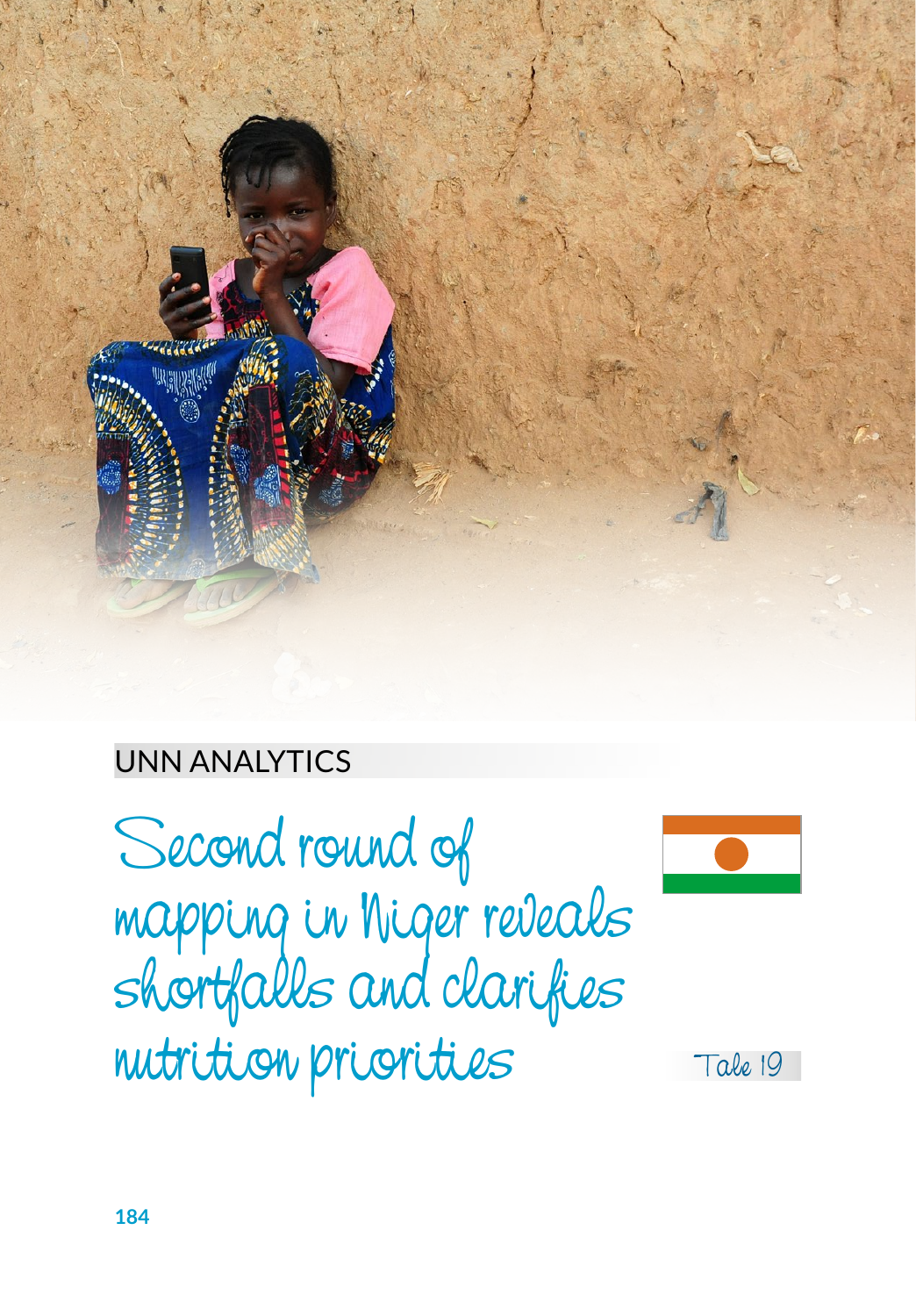### SERIES <sup>2</sup> UN Network Tales be told

Five years since the first mapping exercise took place in Niger (2014)<br>under the Office of the High Commissioner for the 3N Initiative<sup>82</sup> and the<br>umbrella of UNN-REACH,<sup>83</sup> a second round of mapping was conducted<br>with a under the Office of the High Commissioner for the 3N Initiative<sup>82</sup> and the umbrella of UNN-REACH,<sup>83</sup> a second round of mapping was conducted with a series of enhancements. Government actors looked to the mapping as a means to fortify nutrition coordination mechanisms — national and sub-national — and to promote mutual accountability among stakeholders in an effort to drive down soaring levels of child stunting and wasting. According to a SMART survey, under five stunting and wasting was estimated at 47.8 percent and 17.1 percent in 2018, respectively. This sounded alarm bells as such figures well exceed public health thresholds, defined by the World Health Organization (WHO).

"It was unanimously recognized that the mapping is not only a reference tool for monitoring the implementation of the national nutrition plan, but also for advocacy and decision-making at all levels," observed Sarah Cruz, a former analyst at the UN Network Secretariat. Furthermore, it enabled actors from different stakeholder groups to identify gaps along Niger's journey to scale up.

### A participative approach

the second wave of mapping was launched in December 2018, using an upgraded version of the UN Network (UNN) tool, initially developed for UNN-REACH. With government in the lead, the UNN Secretariat provided training and coaching to National Nutrition Cell84 (*Cellule Nationale de Nutrition*) and other members of the national mapping team throughout the process from tool customization to data analysis and the presentation of findings at a stakeholder workshop in June 2019, where the results were validated. This

<sup>82</sup> This stands for Nigeriens Nourishing Nigeriens.

<sup>83</sup> This refers to Renewed Efforts Against Children Hunger and undernutrition initiative, which is part of the UNN's multi-sectoral technical assistance facility.

<sup>84</sup> This body is positioned under the Office of the High Commissioner for the 3N Initiative.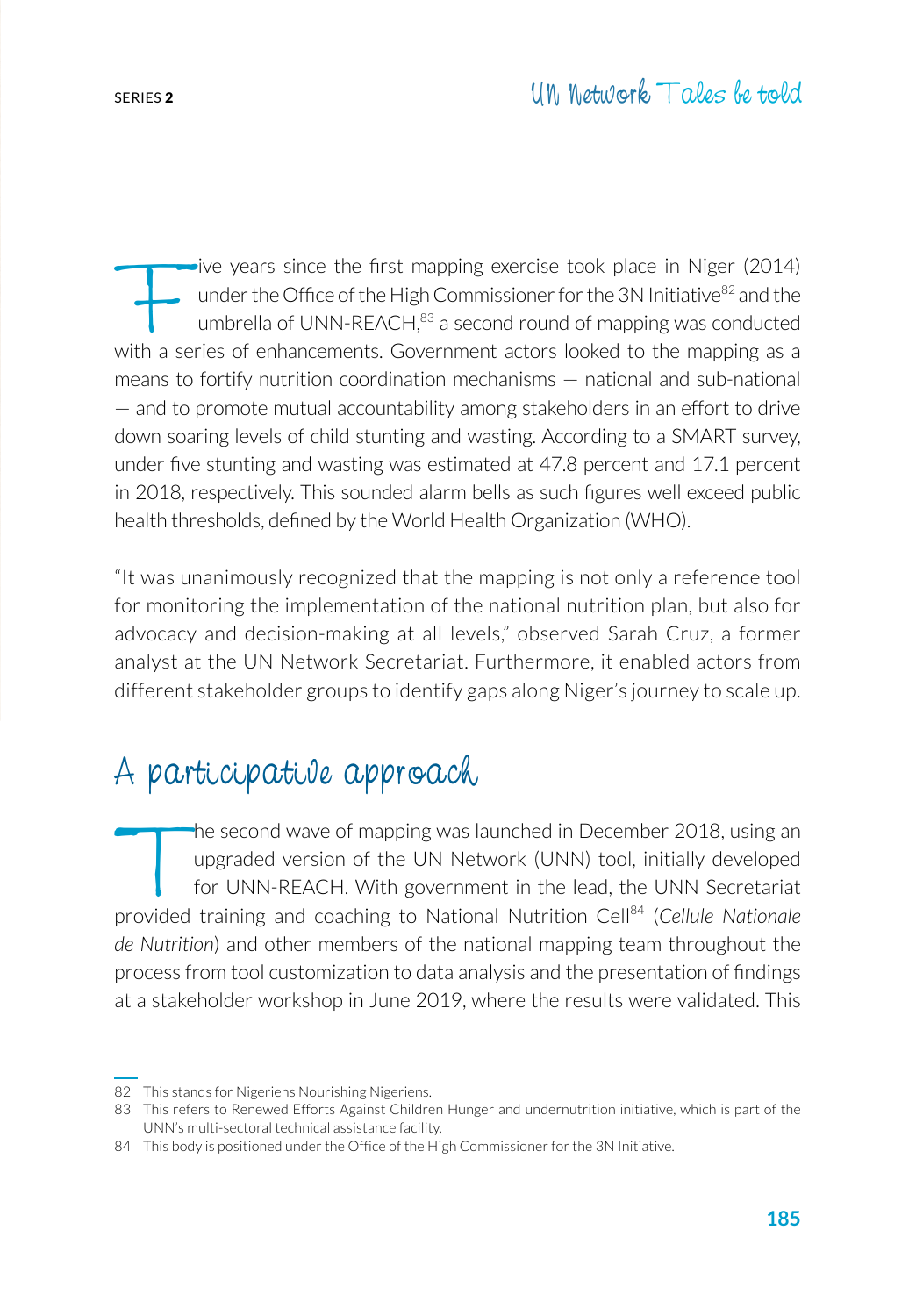time, the mapping was funded by the Food and Agriculture Organization of the United Nations (FAO) and European Union, via the FIRST<sup>85</sup> initiative, as well as a contribution from the Scaling Up Nutrition (SUN) Movement Secretariat, signalling buy-in from the UN and donor community alike.

The actions were selected via a participative exercise that engaged a range of stakeholder groups from different sectors, such as agriculture, education, health, social protection, and water, sanitation and hygiene (WASH). Actors took into consideration the provisions of the national nutrition plan, the feasibility of collecting data as well as other technical factors. Overall, the mapping exercise encompassed more than 70 stakeholders, including nine ministries, and culminated in aggregate coverage statistics, by intervention. Emergency and development workstreams were combined, strengthening the humanitariandevelopment nexus (HDN), which facilitates greater collaboration, coordination and coherence between the two spheres of activity.



85 This stands for the Food and nutrition security Impact, Resilience, Sustainability and Transformation programme.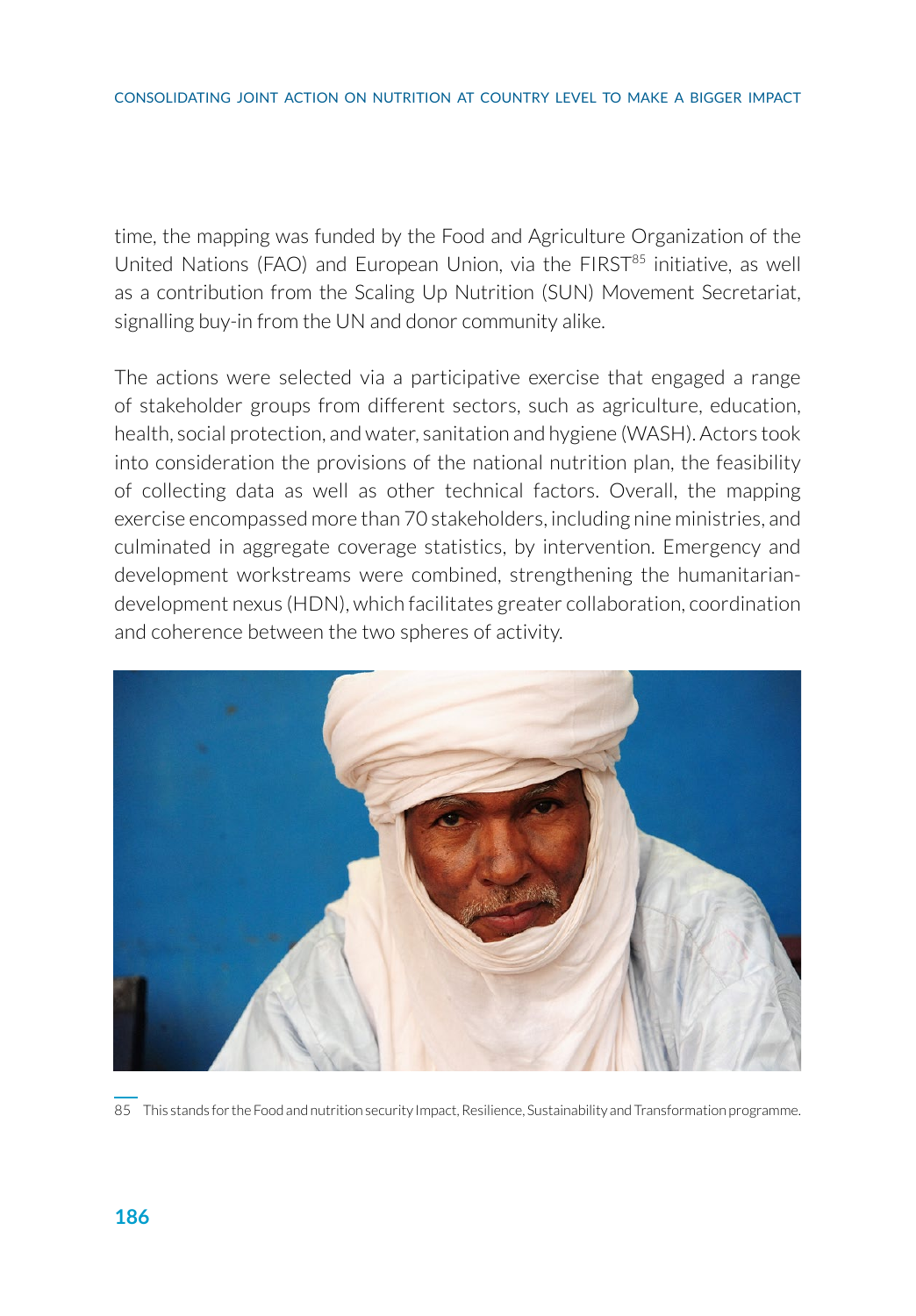## New features

Thile the landscape of implementing partners remains dominated by<br>to go deeper and to connect with other ongoing initiatives in the<br>country. The 2018-19 manning enlarged the scope of interventions from humanitarian actors, this second wave of mapping was an opportunity to go deeper and to connect with other ongoing initiatives in the country. The 2018–19 mapping enlarged the scope of interventions from nineteen to twenty-seven, enabling decision-makers to move forward with data-based policy in more areas. This, in part, stemmed from a desire for additional specificity, reflecting an evolved understanding of nutritionsensitive approaches. For instance, local food production was broken down into the following three family farming actions in round two: (1) the promotion homestead gardening and market activities; (2) the promotion of small-scale animal husbandry; and (3) the promotion of small-scale fish farming. A similar trend was observed for nutrition-sensitve social protection. The increase in the number of actions mapped was also due to a decision to map additional interventions, such as point-of-use fortifcation, immunization and prenatal care (the uptake of a least four visits), which can have a positive effect on nutrition outcomes (e.g. stunting).

In addition, the second wave of mapping expanded the scope geographically, showing data by 'commune' or municipality. This was a step forward from the 2014 mapping, which stopped at the regional level. As many as 265 municipalites were engaged in 2018–19, demonstrating the strong subnational flavour of the endeavour. The rationale was that this would enable corrective action to be taken at a more local level, with the aim to reduce time lags and better serve vulnerable populations. It also confers a more equitable approach so that actors can shift targeting strategies to support communities that were previously insufficiently covered. In this sense, the mapping becomes an operational tool as opposed to a static analysis, a chief factor contributing to its popularity among governments.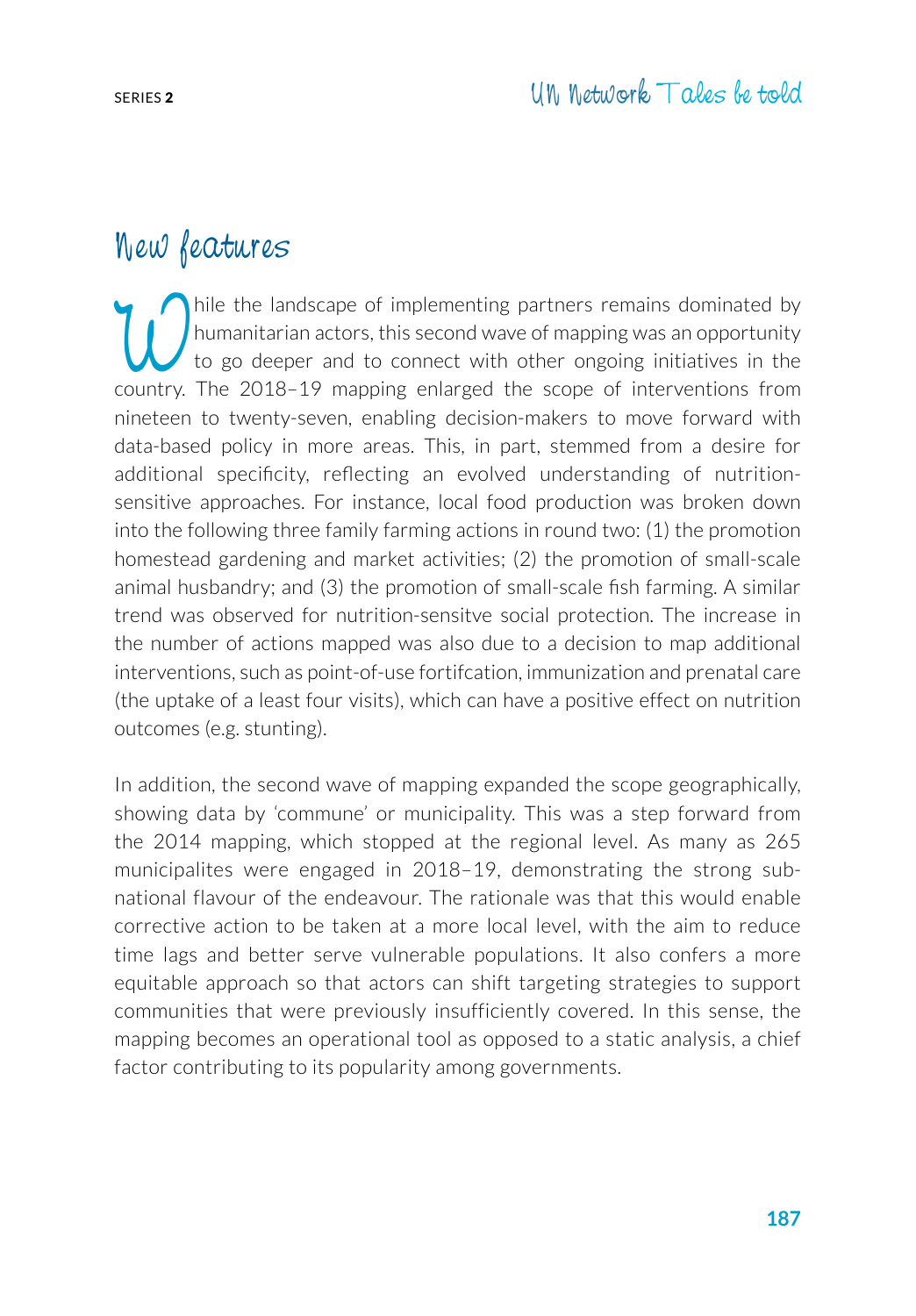For the first time, actors manifested interest in integrating the mapping data into the National Information Platform for Nutrition (NIPN). The process will be facilitated by the participation of some members of the national mapping team in NIPN's technical committee. Two main dynamics made this possible. First, the direct engagement of government officials in the mapping exercise, who were familiar with both efforts and keen to connect them. Secondly, the mapping was completed using a web-based application built on District Health Information Software, version 2 (DHIS2). This facilitates interfaces with other information systems, such as NIPN, and offers the potential to maximize technical assistance being provided by multiple actors.

#### **FIGURE 8.**

#### Excerpt from the Nutrition Stakeholder and Action Mapping (2018–19) in Niger

|                                                                                                         |                          |                             |                                                           |                                                                              | ScalingUp                                                                                                                                                 |
|---------------------------------------------------------------------------------------------------------|--------------------------|-----------------------------|-----------------------------------------------------------|------------------------------------------------------------------------------|-----------------------------------------------------------------------------------------------------------------------------------------------------------|
|                                                                                                         |                          |                             |                                                           |                                                                              | <b>UN Network</b>                                                                                                                                         |
| <b>Core nutrition actions</b>                                                                           | # of communes<br>covered | <b>Target Group</b>         | % of target<br>covered                                    | <b>Delivery mechanisms</b>                                                   |                                                                                                                                                           |
| Promotion of family planning                                                                            | 265/265                  | Women 15-49 years           |                                                           | Health facilities, NGOs, mass campaigns,<br>community relays                 |                                                                                                                                                           |
| Child growth monitoring<br>& promotion                                                                  | 265/265                  | Children 0-59 months        | O,                                                        |                                                                              | Health facilities, NGOs, community relays                                                                                                                 |
| <b>Management of ARI</b>                                                                                | 265/265                  | Children 0-59 months w/ ARI | O.                                                        | Routine health services, NGOs.<br>community relays                           |                                                                                                                                                           |
| infant & child<br><b>Uptake of at least</b><br>health<br>4 antenatal care visits<br>Penta 3 vaccination | 265/265                  | Pregnant women              | a                                                         | Health facilities, NGOs, routine health<br>services, community relays        |                                                                                                                                                           |
|                                                                                                         | 265/265                  | Children 0-59 months        |                                                           | Health facilities, NGOs                                                      |                                                                                                                                                           |
| lodized salt consumtion                                                                                 | 265/265                  | Households                  | Э                                                         | Health facilities, NGOs, community relays                                    |                                                                                                                                                           |
| Market gardening & homestead<br>gardens                                                                 | 199/265                  | Vulnerable households       | ℴ                                                         | Community-based organizations,<br>government technical services              |                                                                                                                                                           |
| Small-scale animal rearing                                                                              | 56/265                   | Vulnerable households       | ۹                                                         |                                                                              |                                                                                                                                                           |
| <b>Fish farming (pisciculture)</b>                                                                      | 10/265                   | Men                         | ÷,                                                        | Community-based organizations,<br>government technical services              |                                                                                                                                                           |
| Point-of-use fortifcation                                                                               | 33/265                   | Children 6-23 months        | э                                                         | Health facilities, NGOs, community-<br>based organizations, community relays |                                                                                                                                                           |
|                                                                                                         |                          |                             | Overview of intervention coverage at national level (1/2) |                                                                              | Food and Agriculture<br>Organization of the<br>Abdullations<br>$\langle \cdot \rangle$<br>Community-based organizations,<br>government technical services |

ARI = Acute respiratory infection / NGO = Non-governmental organization<br>NB: Population coverage data was mainly collected from NGOs with the exception of that for health-based actions, which was provided by the Directorate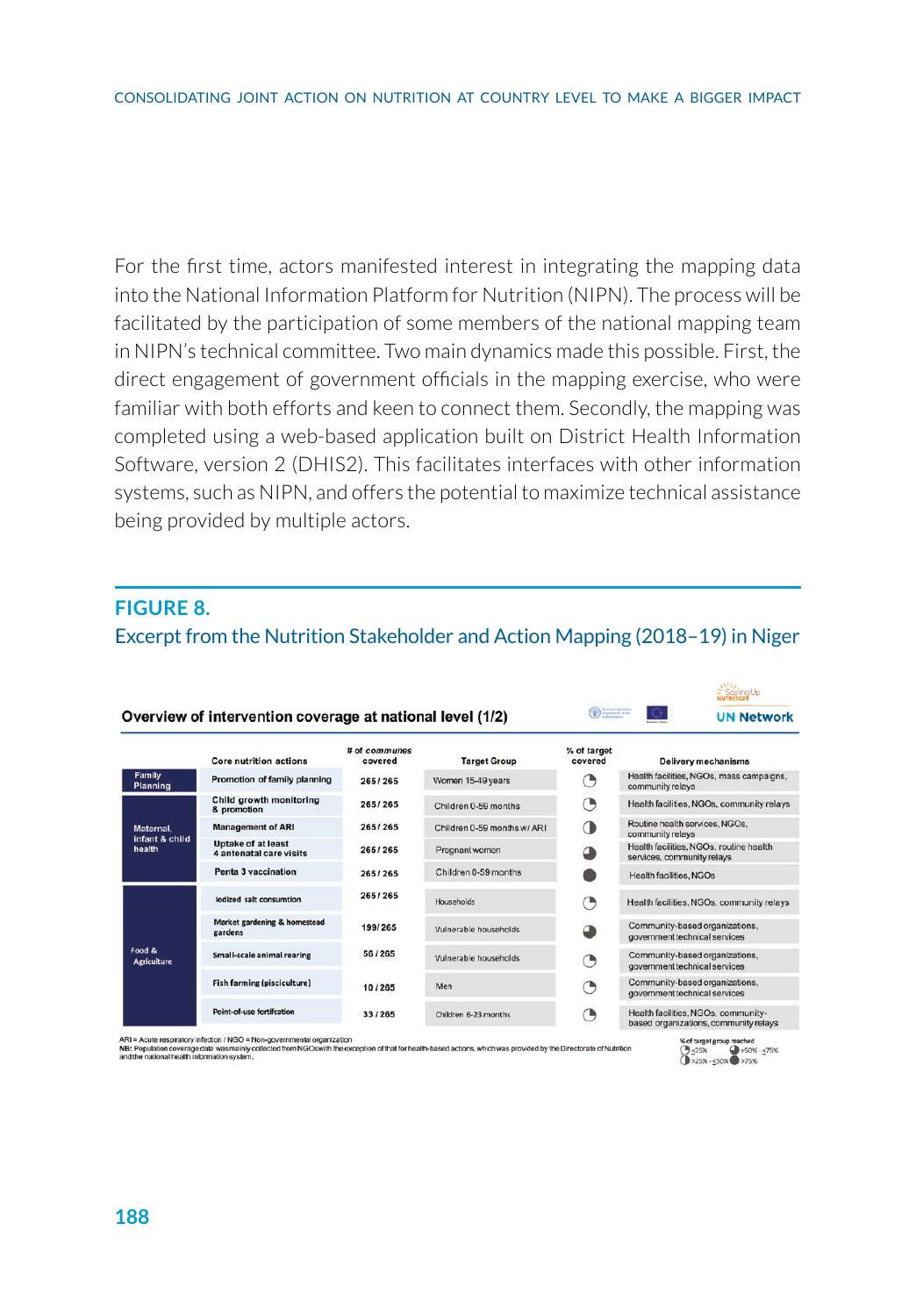# Key findings

The exercise revealed specific data, broken down by region, as well as<br>broad patterns. This enabled stakeholders to see where coverage was<br>low and for which interventions. An average of nineteen interventions<br>roughly 70 pe broad patterns. This enabled stakeholders to see where coverage was low and for which interventions. An average of nineteen interventions (roughly 70 percent) were implemented in each region. While that sounds encouraging, the mapping also uncovered vast geographic disparities in some actions. For example, support for exclusive breastfeeding, one of the most important life-saving interventions, reached a small proportion (25 percent or less) of pregnant and lactating women in four regions (Agadez, Diffa, Zinder and Niamey), up to 50 percent in Dosso and over 75 percent in two regions (Tahoua and Tillabéri). This begs questions about what is driving these regional disparities. Implementation barriers? Insecurity and conflict? It could in part be due to the limited presence of non-governmental organizations (NGOs) in some of these regions, particularly Agadez and Zinder.

Additionally, the mapping illustrated that regions most adversely affected by stunting (e.g. Maradi and Zinder) are also those where geographic and population coverage is considerably low. This illustrates a direct relationship between intervention reach and malnutrition, further underscoring the need to step up coverage. Since less than 15 percent of the mapped interventions had a geographic coverage greater than or equal to 50 percent, it is not surprising that the country is contending with extremely high levels of stunting, wasting and anaemia. Maimouna Doudou, former SUN Government Focal Point and WHO consultant in the country, believes that the "mapping is an essential tool for monitoring the coverage of nutrition interventions" so that actors can come together to move the needle and plug coverage gaps.

Interventions provided through the health sector (e.g. Vitamin A supplementation) typically covered a larger proportion of communes than other actions. Furthermore, most actions rely on the same three delivery mechanisms: the health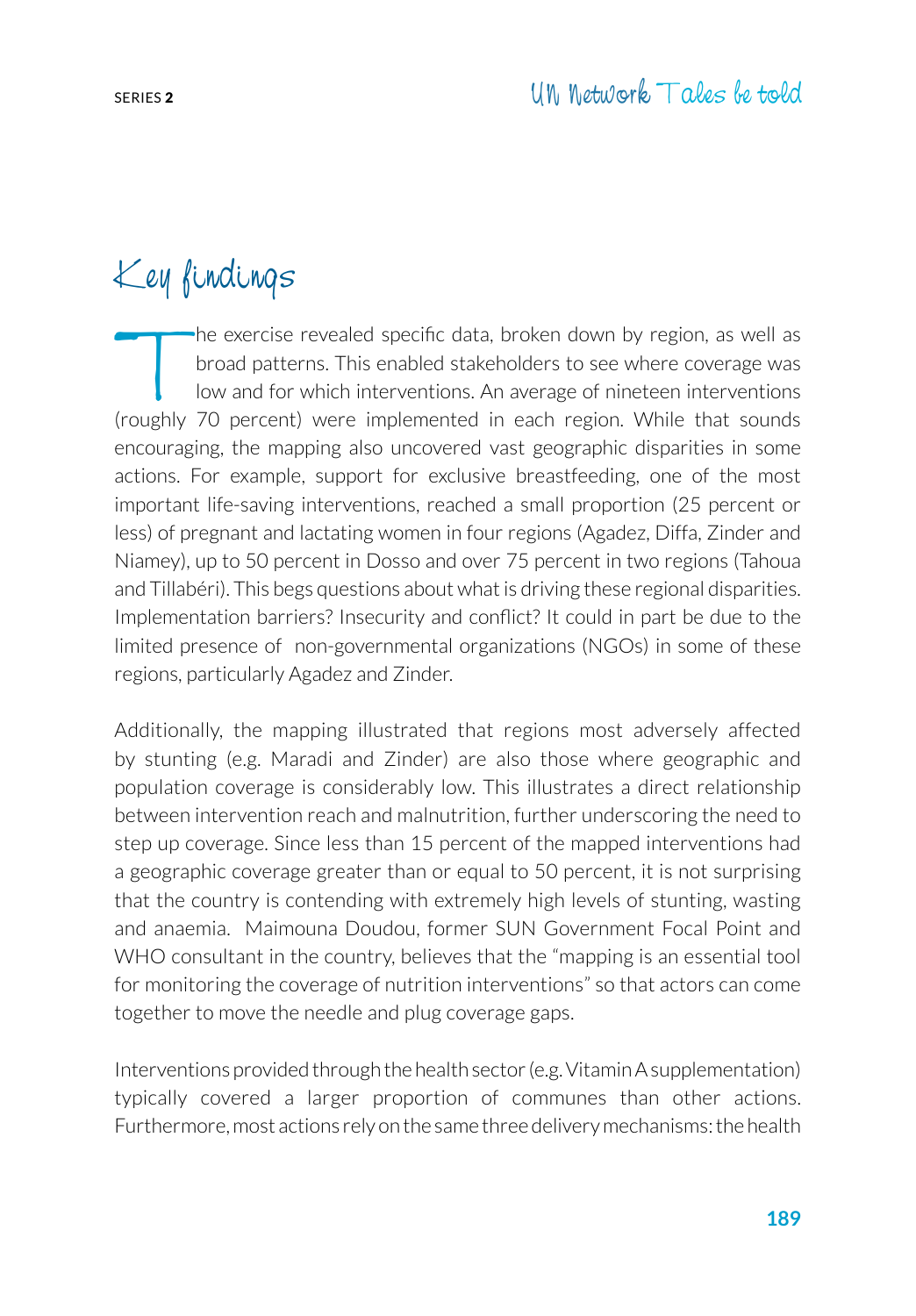system, community relays and NGOs. For example, Vitamin A supplementation was carried out in all 265 *communes,* reaching the vast majority of children under five years old through mass campaigns, routine health services and community relays. This compares to the twenty-seven communes (out of 265) that benefit from in-kind social transfers, which at best reached 25 percent of vulnerable households through NGOs, targeted distributions and government technical services. These findings prompted discussions about what measures can be taken to increase synergies and expand coverage in other sectors.

# Tracking progress over time

European 2014 and 2018, the situation slightly improved although a significant proportion of under 5s are still not receiving the full package of interventions required for their development. Just four interventions were t significant proportion of under5s are still not receiving the full package of interventions required for their development. Just four interventions were able to increase coverage over this time interval, namely: exclusive breastfeeding; complementary feeding; distribution of insecticide-treated bednets; and handwashing with soap. Fortunately, the first two (exclusive breastfeeding and complementary feeding) are high-impact, essential nutrition actions.<sup>86</sup> Another encouraging trend that emerged from the mapping was that more stakeholders are involved in the agriculture-related actions than in 2014 to help mitigate climate change and its consequences on nutrition. Development partners are increasingly bringing new technologies to help farmers adapt to changing environmental conditions and build their resilience. Since these actions were more specific than the initial wave of mapping, it is difficult to discern whether the presence of additional stakeholders involved has translated into heightened intervention coverage. The findings suggest a possible increase in homestead gardens although coverage for small-scale animal rearing and fish farming was considerably low and more in line with the levels of local food production observed back in 2014 (*see Figure 9*).

<sup>86</sup> WHO. 2013. *Essential nutrition actions: Improving maternal, newborn, infant and young child health and nutrition.* Geneva. Available at http://www.who.int/nutrition/publications/infantfeeding/essential\_nutrition\_actions/en/.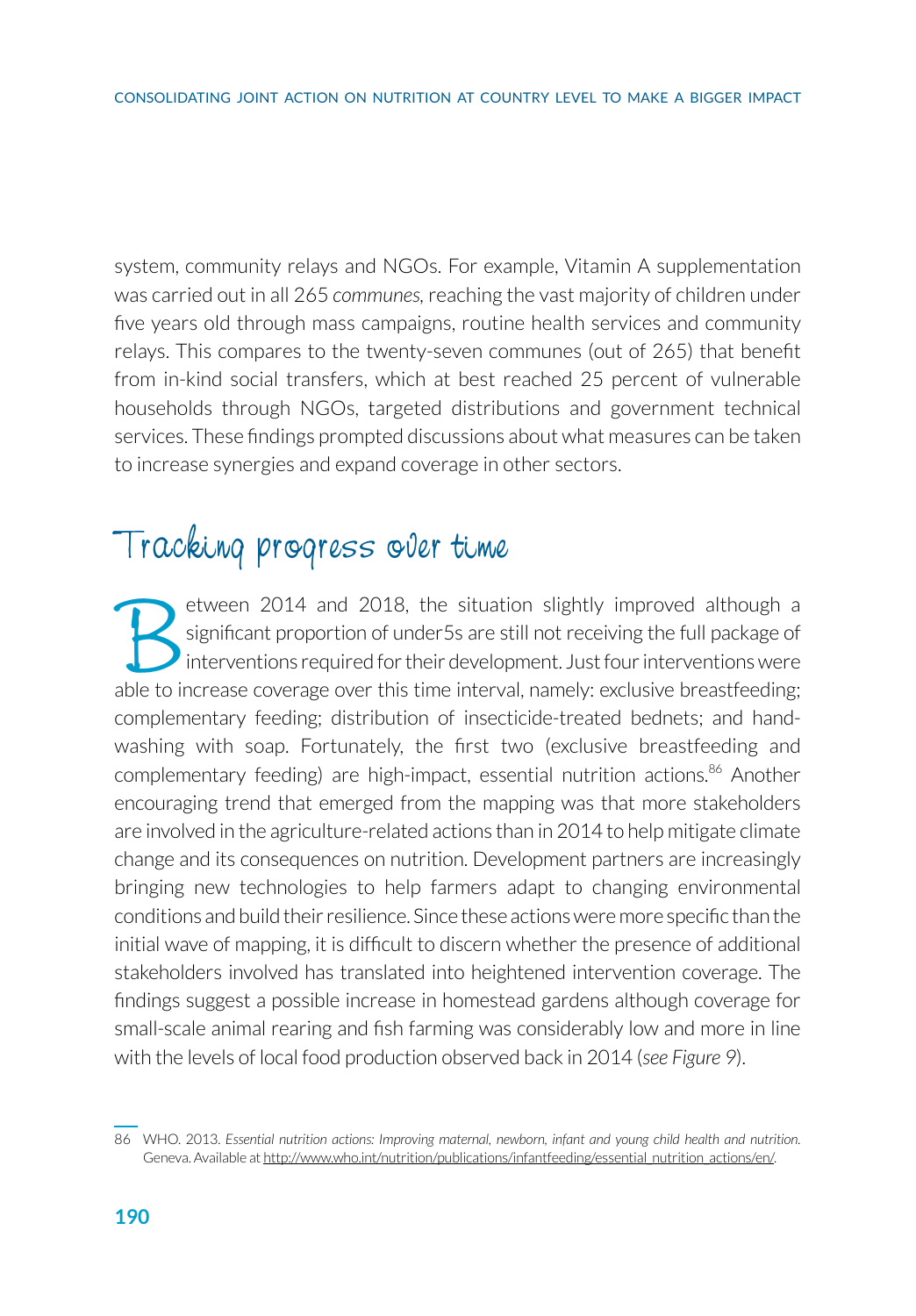#### **FIGURE 9.**

Excerpt from the Nutrition Stakeholder and Action Mapping (2018–19) in Niger



There were also a host of other actions for which coverage remained virtually unchanged (e.g. child growth monitoring and promotion, support for latrines, household water treatment). This revealed an urgent need to rethink the national nutrition strategy and the delivery of prioritized interventions, as many of the same actors are in the same places, carrying out the same interventions. "Scaling up the full package of nutrition-specific and nutritionsensitive interventions with sufficient coverage and strong stakeholder engagement is necessary to reverse malnutrition trends," says Amina Idrissa Bagnou, mapping expert in the Office of the High Commissioner for the 3N Initiative.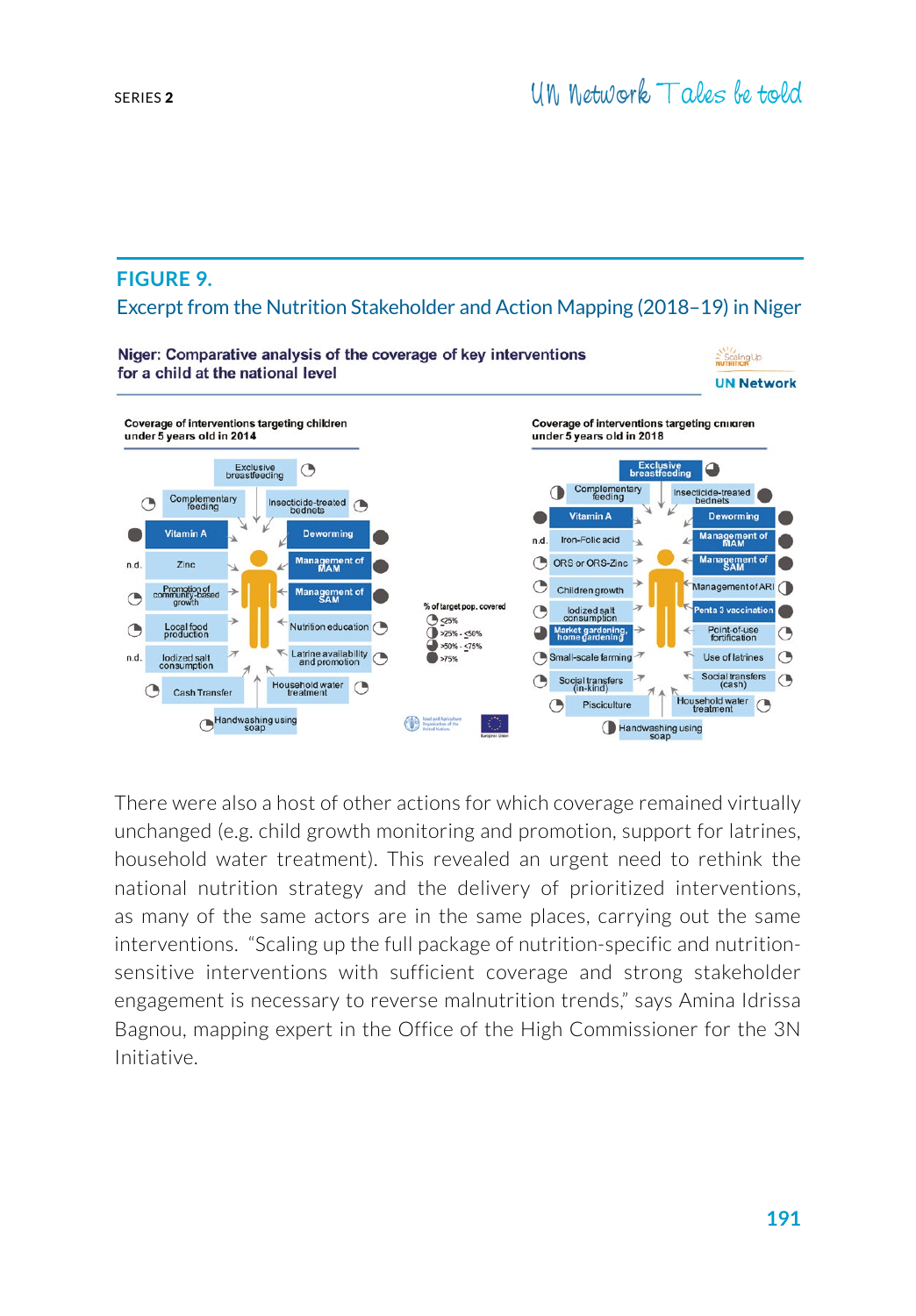# What's on the horizon?

Experiment and the direct utility of ascertaining intervention coverage, the mapping<br>is a lever for strengthening nutrition governance. "By providing an<br>overview of the stakeholder landscape and coverage levels of a packag is a lever for strengthening nutrition governance. "By providing an overview of the stakeholder landscape and coverage levels of a package of priority interventions, the tool has been used to inform the development of nutrition advocacy materials, the National Nutrition Security Policy (PNSN) 2017–2025 and its budgeted Action Plan. In addition, the tool, together with the situation analysis (Multi-sectoral Nutrition Overview), the overview of food and nutrition security policies (Policy Overview) and the profile of stakeholders, all conducted under the auspices of REACH, were the main advocacy mechanisms that made it possible to include nutrition in Niger's Economic and Social Development Plan (PDES) 2017–2021," explains Mahamadou Aboubacar, Coordinator of the 3N's Nutrition Cell. This sentiment was shared by others, with all stakeholders recommending that the mapping be repeated on an annual basis. To date, Niger is one of three countries to undertake multiple rounds of mapping, joining Senegal and Tanzania. Mali will soon follow suit with a second round, cognizant of the benefits of the tool.

Since the completion of the mapping, the results were presented at the 4th FANUS Conference on Nutrition in Action for Sustainable Development in Africa, which took place in Kigali, Rwanda on 26–29 August 2019. The presentation was so well-received that, following the conference, the members of the national mapping team were contacted by the *Journal of Food Science and Engineering* to publish an article in the next issue.

But, how can we be sure malnourished people in Niger gain from these experiences? What safeguards are being put in place to disrupt the *status quo*? Interest was expressed by various stakeholders to create profiles which provide an overview of the main nutrition actors in the country. The underlying premise is that this will facilitate linkages between actors for increased convergence of nutrition services. Furthermore, these efforts will be